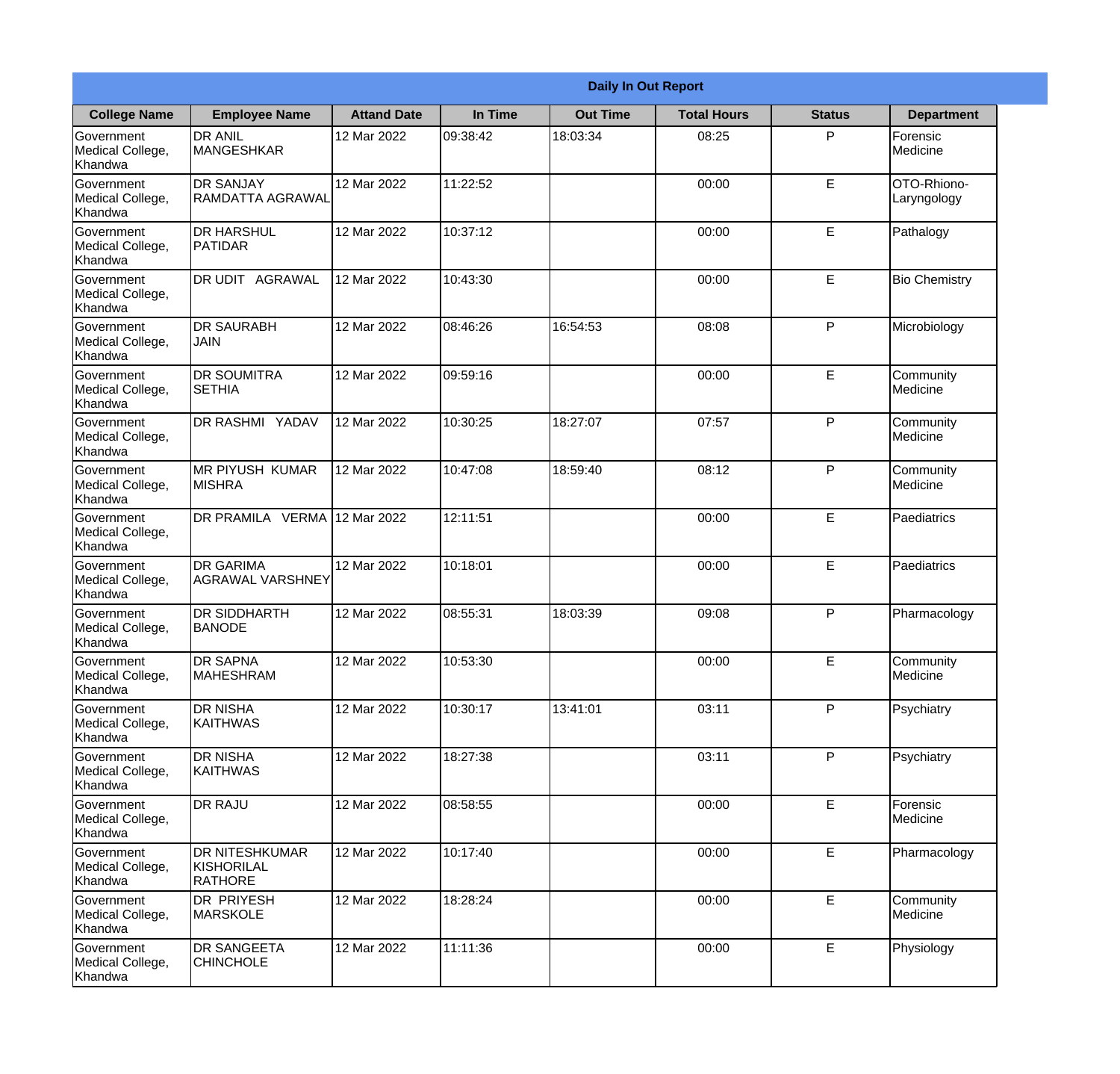| <b>Designation</b>                  | <b>Category</b> |
|-------------------------------------|-----------------|
| Assistant Professor   Para Clinical |                 |
| Professor                           | Clinical        |
| Assistant Professor   Para Clinical |                 |
| Associate Professor Non Clinical    |                 |
| Associate Professor Para Clinical   |                 |
| Assistant Professor   Para Clinical |                 |
| Assistant Professor   Para Clinical |                 |
| Statistician                        | Para Clinical   |
| Professor                           | Clinical        |
| Associate Professor Clinical        |                 |
| Associate Professor Para Clinical   |                 |
| Associate Professor Para Clinical   |                 |
| Assistant Professor   Clinical      |                 |
| Assistant Professor   Clinical      |                 |
| Demonstrator/Tutor   Para Clinical  |                 |
| Demonstrator/Tutor   Para Clinical  |                 |
| Associate Professor   Para Clinical |                 |
| Demonstrator/Tutor   Non Clinical   |                 |

## **Daily In Out Report**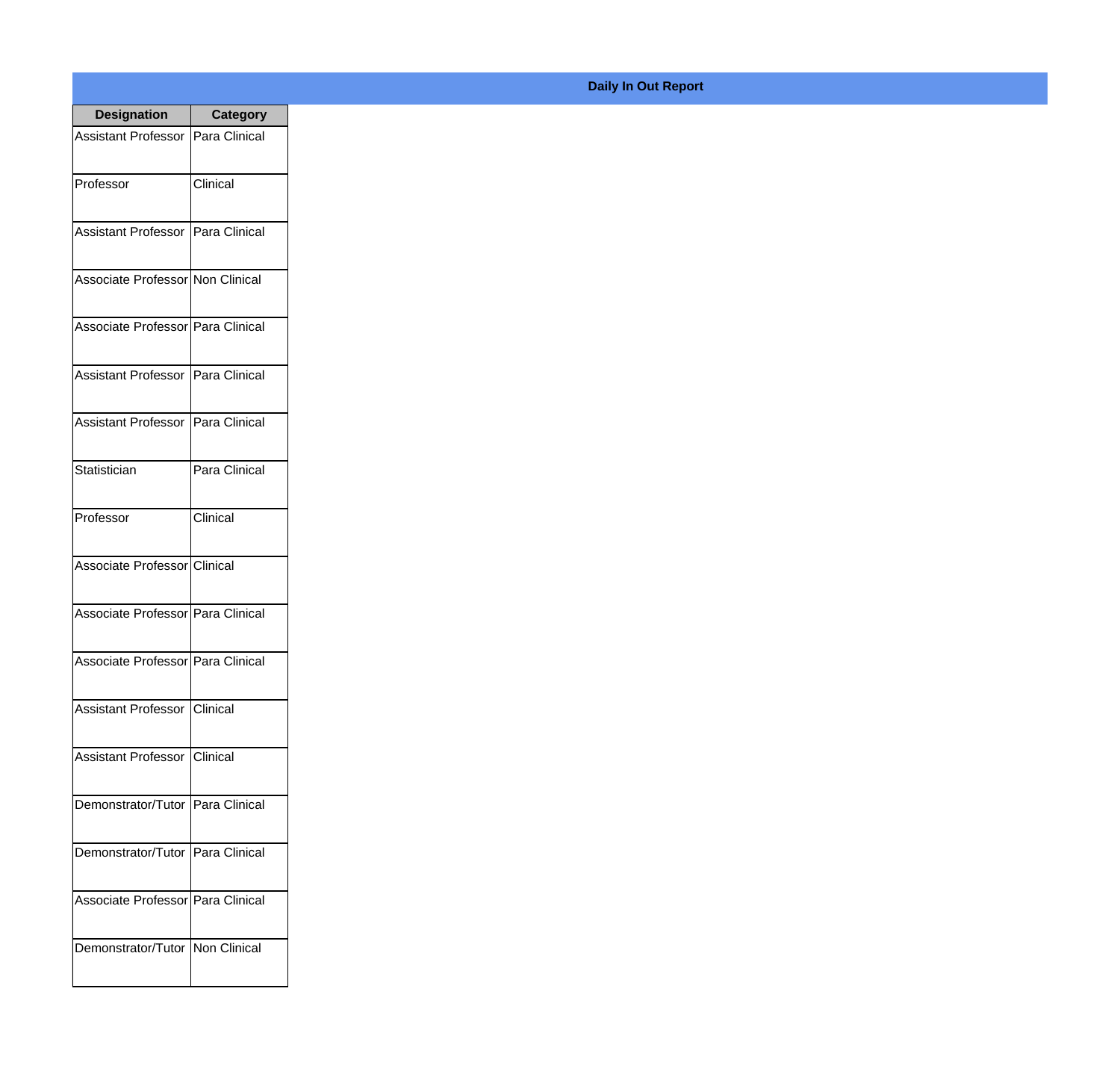|                                                  | <b>Daily In Out Report</b>          |             |           |          |       |   |                                        |  |
|--------------------------------------------------|-------------------------------------|-------------|-----------|----------|-------|---|----------------------------------------|--|
| Government<br>Medical College,<br>Khandwa        | <b>IDR SUNIL</b><br><b>BAJOLIYA</b> | 12 Mar 2022 | 10:06:24  |          | 00:00 | E | IOTO-Rhiono-<br>Laryngology            |  |
| Government<br>Medical College,<br>Khandwa        | <b>DR NISHA MANDLOI</b><br>IPANWAR  | 12 Mar 2022 | 10:16:48  | 15:17:00 | 05:01 | P | <b>Obstetrics &amp;</b><br>Gynaecology |  |
| <b>Sovernment</b><br>Medical College,<br>Khandwa | <b>IDR MUKTESHWARI</b><br>IGUPTA    | 12 Mar 2022 | 09:41:24  | 17:00:13 | 07:19 | P | Pharmacology                           |  |
| Government<br>Medical College,<br>Khandwa        | <b>IDR YASHPAL RAY</b>              | 12 Mar 2022 | 13:13:17  |          | 00:00 | E | Anatomy                                |  |
| Government<br>Medical College,<br>Khandwa        | <b>WAGHMARE</b><br>IRENU            | 12 Mar 2022 | 111:28:52 | 19:04:18 | 07:36 | P | Community<br>Medicine                  |  |